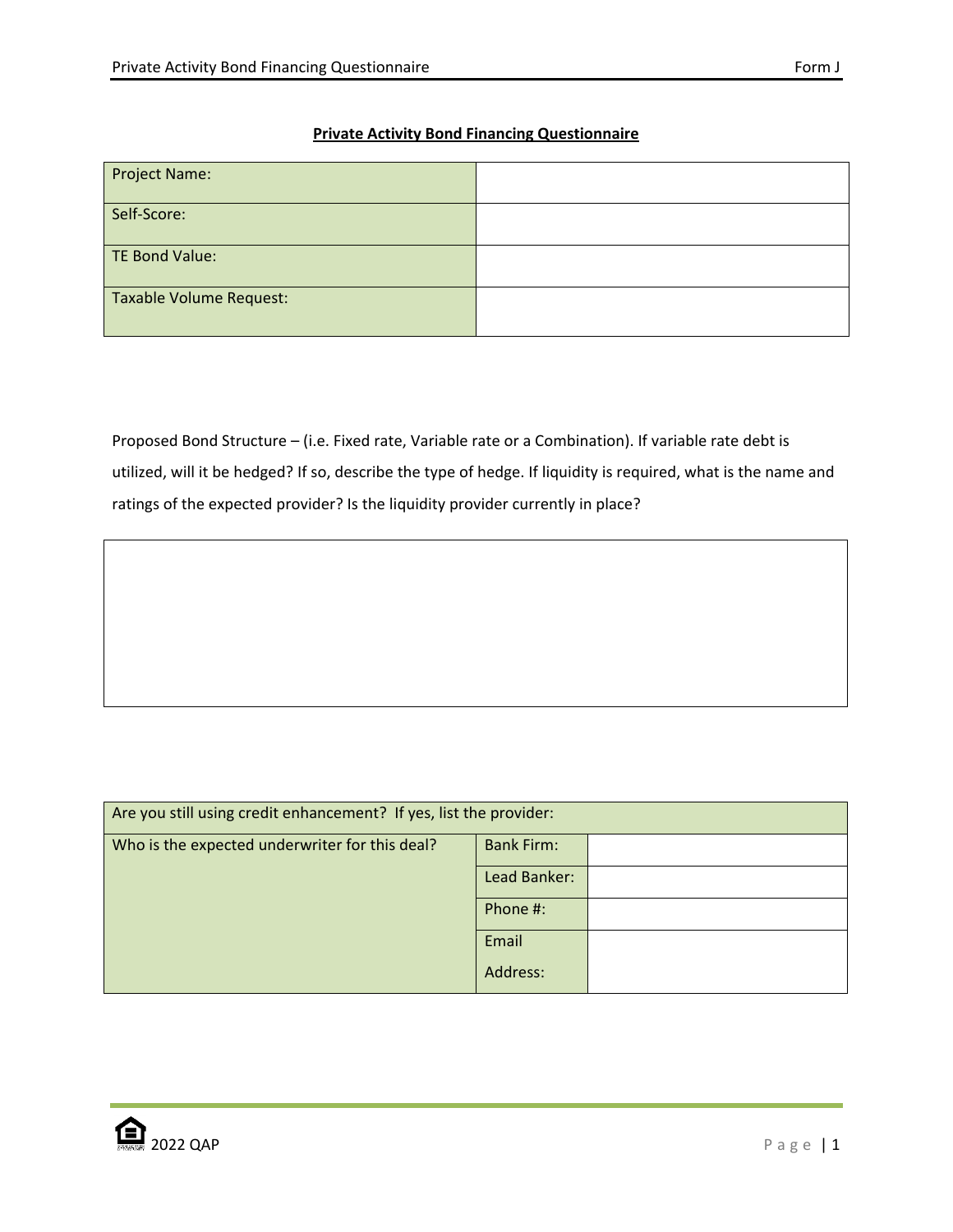| List your most recent experience in which multi-family bond issuance was utilized: |  |  |
|------------------------------------------------------------------------------------|--|--|
| Name:                                                                              |  |  |
| <b>Number of Units:</b>                                                            |  |  |
| BIN:                                                                               |  |  |
| Location:                                                                          |  |  |
| Tax-Exempt Volume:                                                                 |  |  |
| Taxable Volume:                                                                    |  |  |

Why do you want IHCDA as the issuer versus your local municipality?

| Have you ever been awarded bond volume and not been able to utilize it? i.e. the deal fell through, |
|-----------------------------------------------------------------------------------------------------|
| didn't close, etc Has the firm, or any of its principals, ever defaulted on any debt?               |

| Date: | State: | Amount: | Reason |
|-------|--------|---------|--------|
|       |        |         |        |
|       |        |         |        |
|       |        |         |        |
|       |        |         |        |
|       |        |         |        |